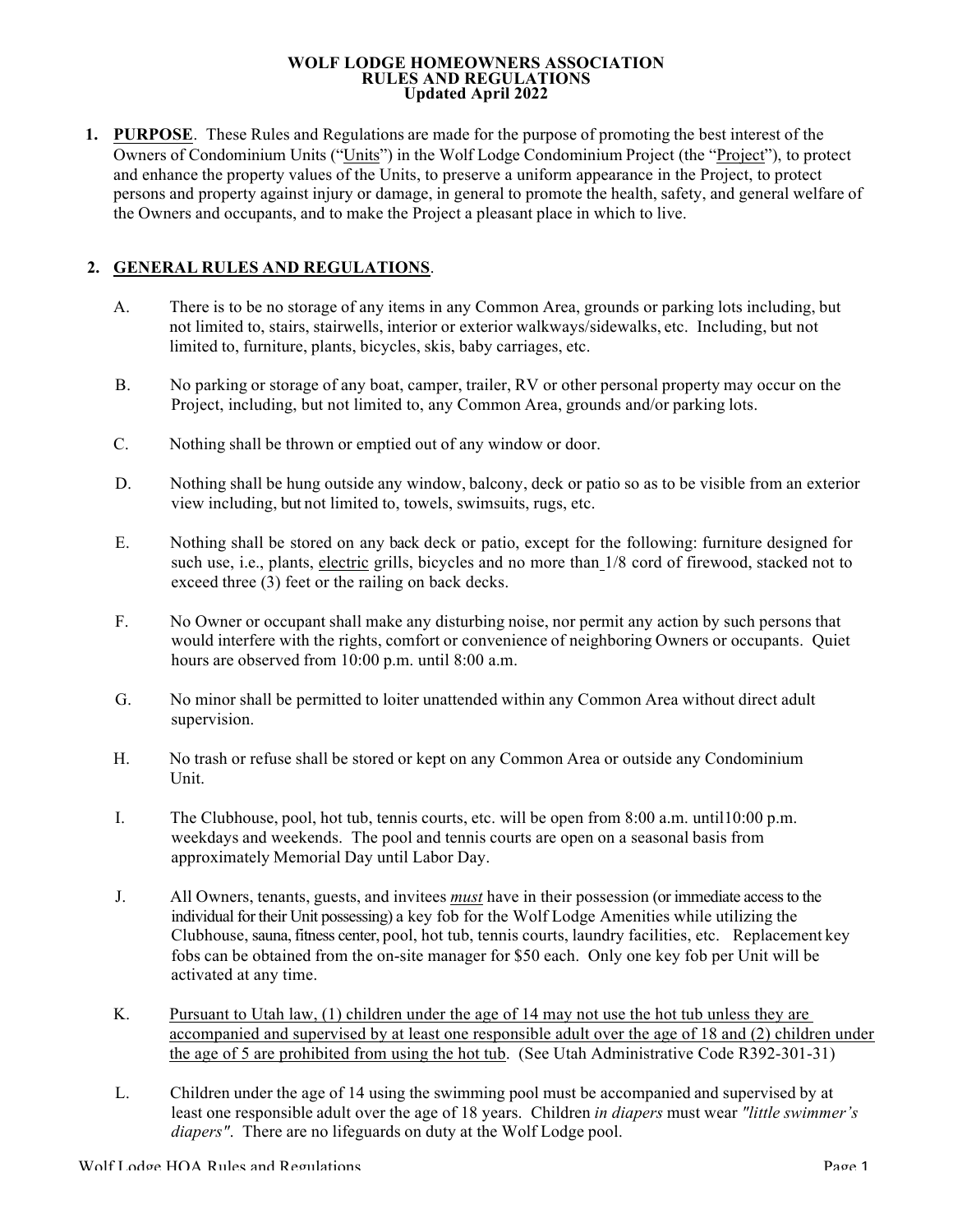- M. No glass or food is allowed in the pool, hot tub or sauna. Smoking and Alcohol are Prohibited in the pool, hot tub and sauna.
- N. No soap or chemicals, other than those provided for maintenance, can be utilized in the pool and hot tub.
- O. No Owner, occupant or any other person shall be allowed to place any signs in any window, the exterior of any Unit or in such a way so as to be visible from the exterior view. No Owner, occupant or any other person shall be allowed to place any signs on the Project.
- P. No skateboarding, roller skating/blading, etc. shall be allowed on the Project. Bicycles, tricycles and scooters shall not be allowed in any Common Areas, including the pool deck, miniature golf grounds or on any lawns, walkways or sidewalks (other than those sidewalks that border the parking lots).
- Q. No pets are allowed in any Unit or in any Common Area. Service animals according to the requirements of the Americans with Disabilities Act, ADA 2011, are allowed with proper documentation. Likewise, Emotional Support Animals, (ESA) are also allowed per the guidelines of the Fair Housing Act. Persons with mental health disabilities, Anxiety, Depression, Behavior Disorders, etc. An Emotional Support Dog (ESD or ESA) is a pet or animal prescribed by a licensed therapist to provide a health benefit for those that suffer from an emotional or mental disability. You must have an ESA letter from a licensed mental health professional recommending your need for an emotional support animal. An Emotional Support Animal Letter must include: 1-The ESA letter typically cannot be dated later than one-year of submission and must be renewed every 12 months, 2- The ESA letter should be on your therapist's official letterhead; 3-The ESA letter should include the therapist's license number, date, and direct contact information

If you have a certificate without a legitimate ESA letter, landlords may not honor and respect your rights as an emotional support animal handler

Some websites sell certificates, registrations, and licensing documents for assistance animals to anyone who answers certain questions or participates in a short interview and pays a fee. Under the Fair Housing Act, a housing provider may request reliable documentation when an individual requesting a reasonable accommodation has a disability and disability-related need for an accommodation that are not obvious or otherwise known. In HUD's experience, such documentation from the internet is not, by itself, sufficient to reliably establish that an individual has a nonobservable disability or disability-related need for an assistance animal.

- R. The maximum sleeping occupancies of the Condominium Units are: One Bedroom Unit - Four (4), Two Bedroom Unit - Six (6), Two Bedroom Unit w/Loft - Eight (8).
- S. The maximum number of people allowed per Unit, that can use the amenities at any given time, is the same as the maximum sleeping occupancy per Unit. (See Rule R.)
- T. All Owners, tenants, guests, or invitees shall comply with any and all posted signs, Rules and Regulations.
- U. All satellite dishes must be Board approved before installation. The approval process begins by submitting a satellite dish waiver form (obtained from the on-site manager) to the Board.
- V. Smoking of any kind including vaping and e-cigarettes is prohibited throughout all Common Areas (including Limited Common Areas) of the Wolf Lodge Condominium Project whether indoors or outdoors. These prohibited areas shall include the patios, decks and any storage spaces attached to or adjacent to a Building.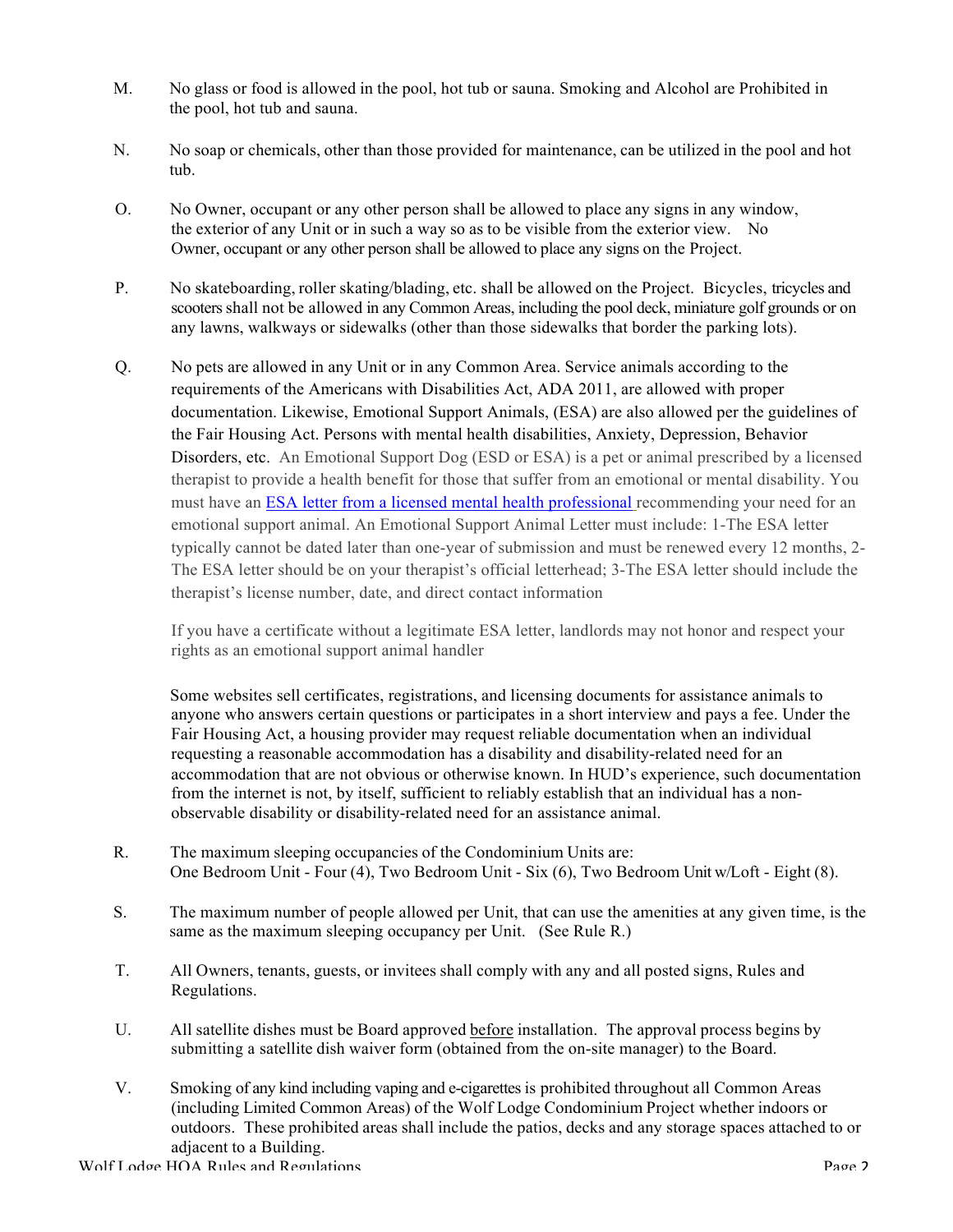W. Window-mounted air conditioners are not allowed.

## **3. PARKING AREA REGULATIONS**

- A. Vehicles are to be parked in designated, paved parking areas only.
- B. There shall be no repairs, maintenance, lubrications or washing of any vehicles performed in the parking areas.
- C. Owners and legal residents must apply to the Board of Directors for a *long term* (more than 14 days) parking permit. Likewise, vehicles left on the property for more than 30 days must complete an *extended term* parking permit. Both the *long term* and *extended term* parking permits are available on the Wolf Lodge HOA website (www.wolflodgehoa.org). The *long term* and *extended term* parking permit must include full vehicle description and an up to date vehicle registration. If the *long term* or *extended term* parking permits are approved by the Board, vehicle registration must remain current during the entire period of the *long term* and *extended term* parking permit. Additionally, both long term and *extended term* parking permits require a key/fob for the parked vehicle be left with either Board of Directors/Management or with another property owner who is on the property or make arrangements with someone to be able to move the vehicle within 24 hours of notice using email on file with Peak 2 Peak Management, if an unforeseen incident requires the vehicle to be relocated. The HOA reserves the right to tow any vehicle, at the owner's expense, for which a l*ong term* or *extended term* parking permit is not in effect and a key fob/key for said vehicle is unavailable.

#### **4. USE OF COMMON AREAS**

The Common Areas of the Association are for the exclusive use and enjoyment of all Owners, tenants, guests or invitees. If, in the Association's opinion, acts of vandalism, abuse or continued misuse of any Common Area shall be incurred by any Owner, tenant, guest or invitee, the Association reserves the right to suspend any Owner's, tenant's, guest's or invitee's right to utilize any or all of the Common Areas, with the exception of ingress or egress purposes to a Condominium Unit; *the costs of damage repair will be assessed to the individual who caused the damage or to the Owner, if the individual fails to pay the costs.*

# **5. FINES**

For each and every violation or infraction of any Rule or Regulation specified in paragraphs 2, 3, and 4 above, or as otherwise provided for in Article 7, Section 7.34 of the Declaration, the Articles of Incorporation or the Bylaws, the Association may, upon written notice, impose a fine upon the Owner of the Unit for each violation or infraction committed by such Owner or his or her tenants, family members, guests

or invitees for a continuing violation or infraction in the amount of \$100.00 for the 1<sup>st</sup> & 2<sup>nd</sup> violation or

infraction and \$150.00 for the 3<sup>rd</sup>  $\&$  4<sup>th</sup> violation or infraction not cured within the time period stated in the written warning described under Subsection 7.34.1 (a) Where a violation or infraction continues, the continuation thereof for each day shall be deemed a separate and distinct violation and infraction resulting in a separate fine up to the calendar month maximum of \$500.00 as per the Utah Condominium (UCA) Act 57- 8-37 and Article 7, Section 7.34 of the Declaration, The Articles of Incorporation or the Bylaws. The Association, its Manager or Managing Agent shall promptly notify the Owner of a Unit in writing of the assessment of any fine and such Owner shall pay such assessment promptly. Each Owner is responsible for informing its tenants, guests and invitees of these Rules and Regulations and ensuring their compliance with the same. Owners shall be personally liable for all fines for violations of these Rules and Regulations, whether such violations were committed by such Owner or by the guests, tenants, family members and invitees of such Owner.

#### **6. TERMINATION OF SERVICES DUE TO FEE DELINQUENCY**.